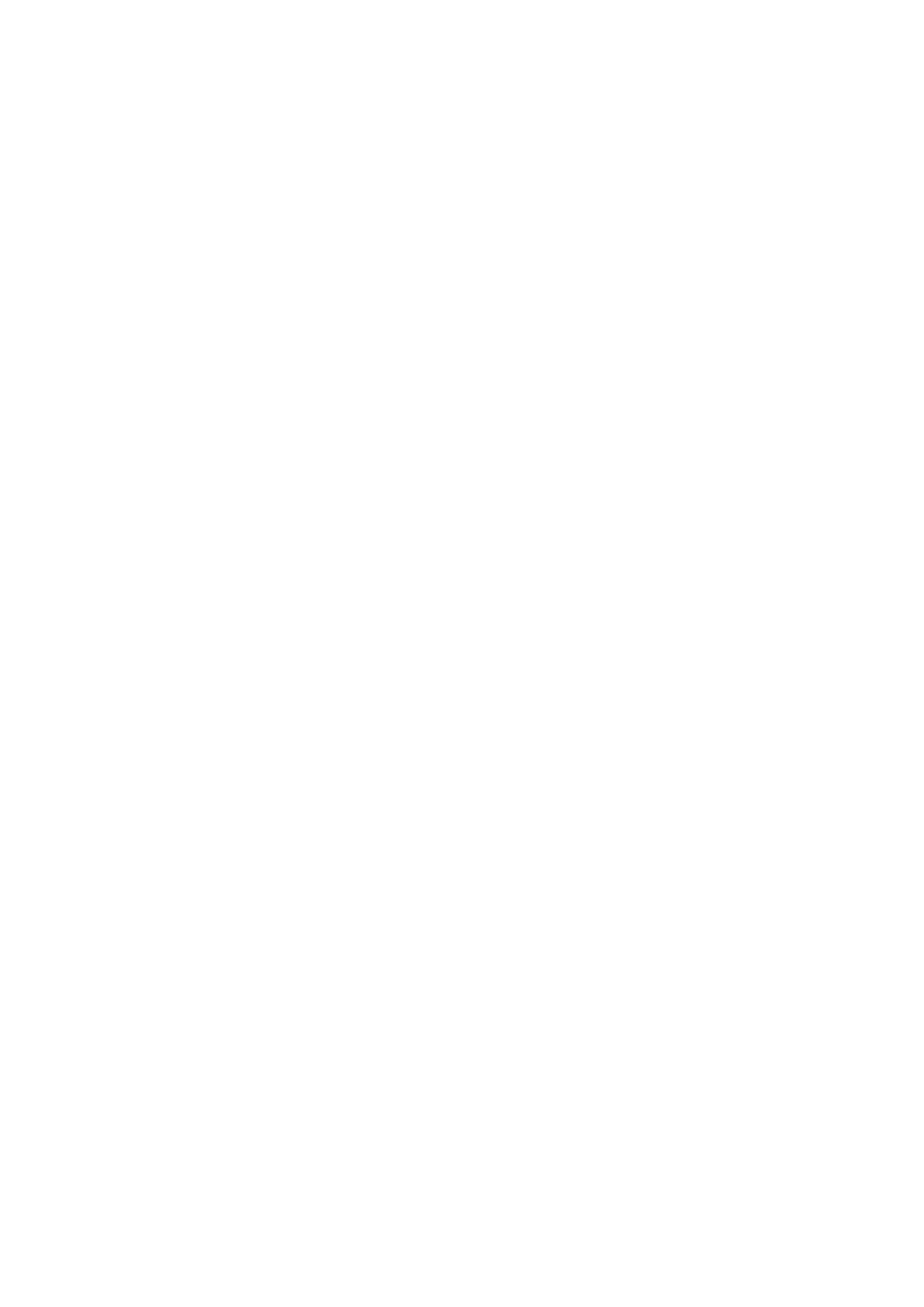

**Queensland** 

## **Appropriation Bill 2022**

### **Contents**

|                |                                                                                                          | Page           |
|----------------|----------------------------------------------------------------------------------------------------------|----------------|
| $\mathbf{1}$   | Short title $\ldots \ldots \ldots \ldots \ldots \ldots \ldots \ldots \ldots \ldots \ldots \ldots \ldots$ | 4              |
| 2              |                                                                                                          | $\overline{4}$ |
| 3              |                                                                                                          | $\overline{4}$ |
| $\overline{4}$ |                                                                                                          | $\overline{4}$ |
| Schedule 1     |                                                                                                          | - 6            |
| Schedule 2     |                                                                                                          | 8              |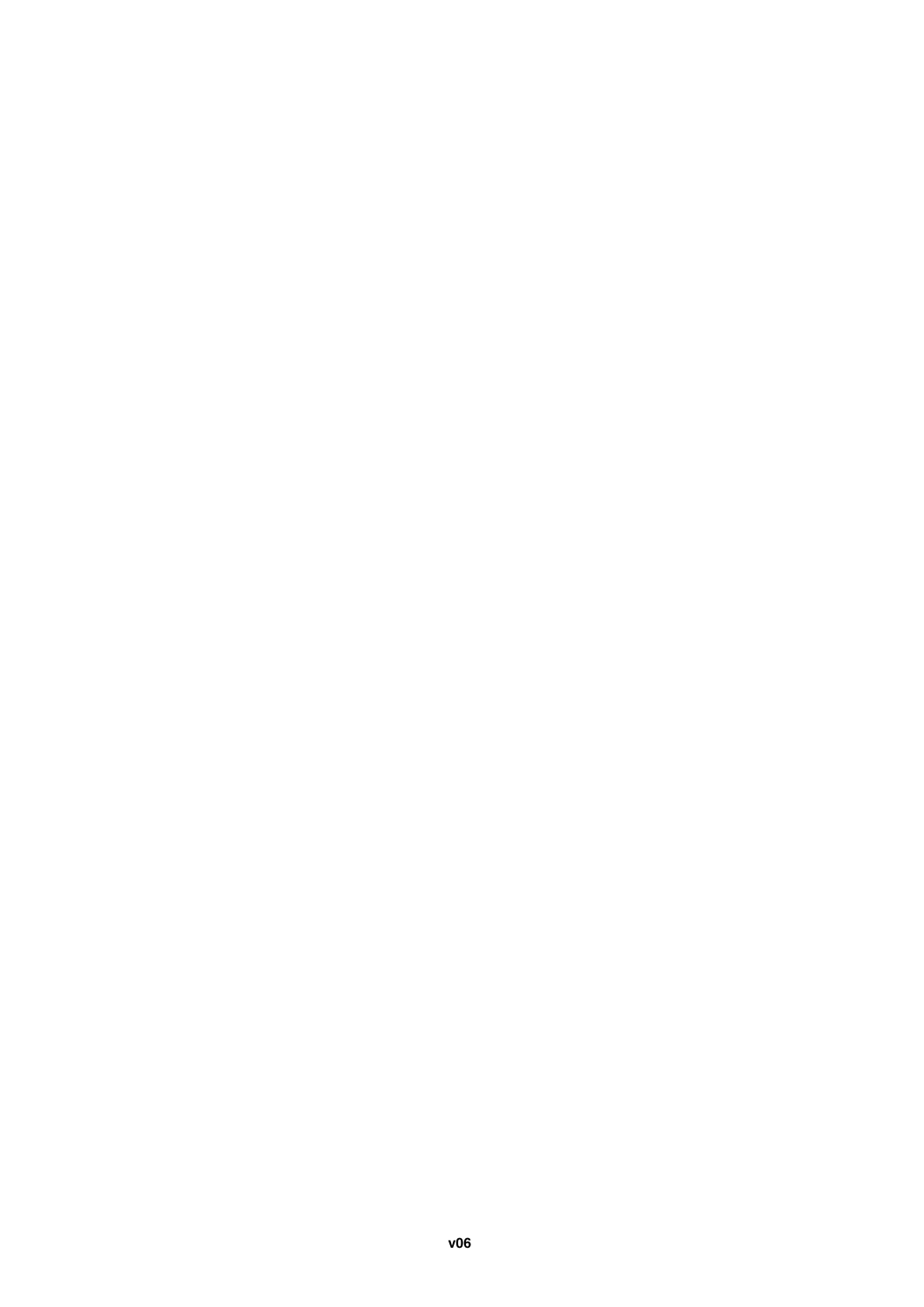## **2022**

# **A Bill**

for

**An Act authorising the Treasurer to pay amounts from the consolidated fund for departments for the financial years starting 1 July 2022 and 1 July 2023**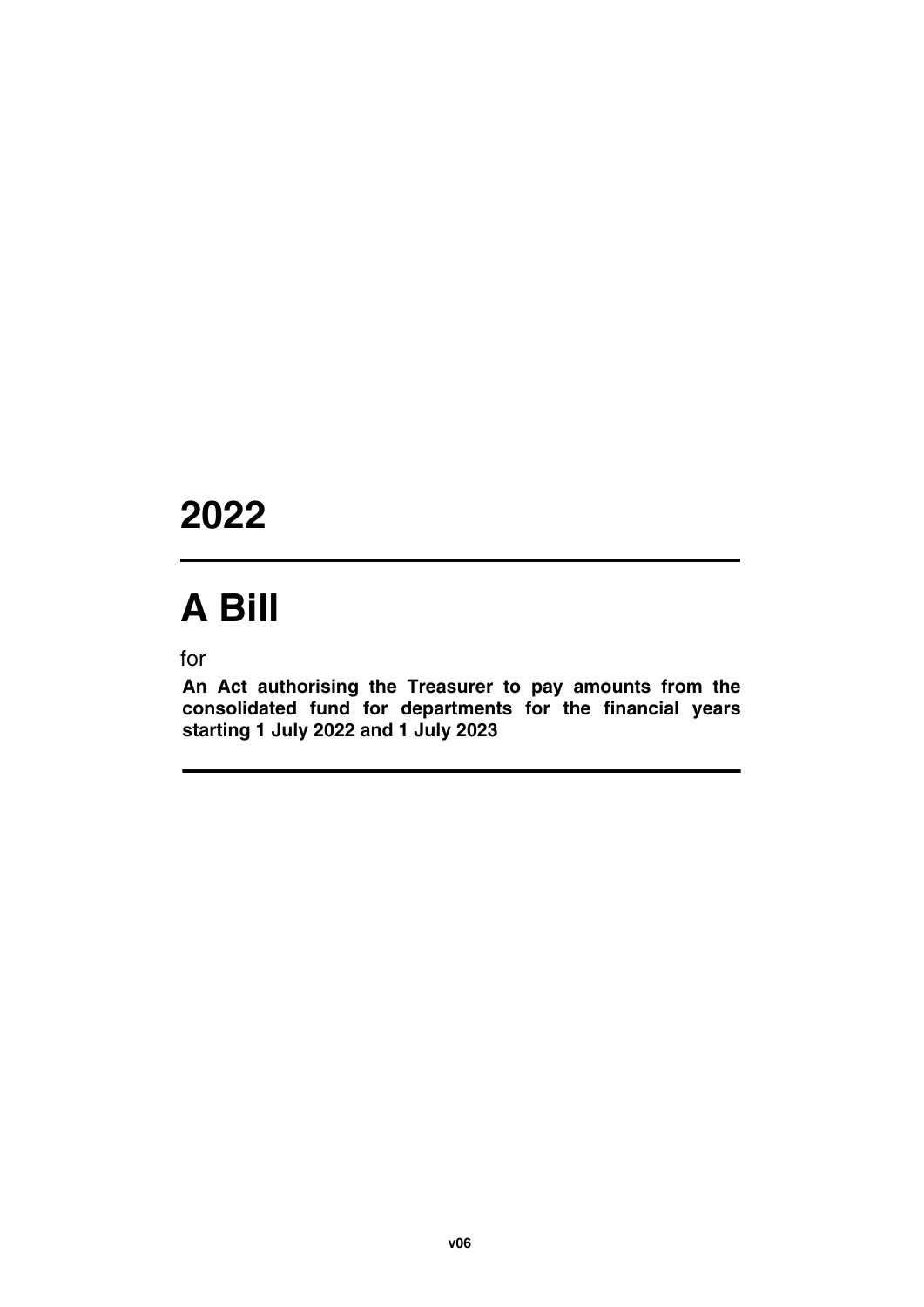**The Parliament of Queensland enacts—**

#### [s 1]

<span id="page-5-7"></span><span id="page-5-6"></span><span id="page-5-5"></span><span id="page-5-4"></span><span id="page-5-3"></span><span id="page-5-2"></span><span id="page-5-1"></span><span id="page-5-0"></span>

|     | <b>Short title</b>                                                                                                                                                                                                                                                    |
|-----|-----------------------------------------------------------------------------------------------------------------------------------------------------------------------------------------------------------------------------------------------------------------------|
|     | This Act may be cited as the <i>Appropriation Act 2022</i> .                                                                                                                                                                                                          |
|     | $Note-$                                                                                                                                                                                                                                                               |
|     | Under the Financial Accountability Act 2009, section 5, words used in<br>this Act that are defined under the Financial Accountability Act 2009<br>have the same meaning the words have in that Act, subject to a contrary<br>intention in this Act.                   |
|     | Appropriation for 2022-2023                                                                                                                                                                                                                                           |
| (1) | The Treasurer is authorised to pay $$69,860,232,000$ from the<br>consolidated fund for departments as itemised in schedule 1<br>for the financial year starting 1 July 2022.                                                                                          |
| (2) | For each department, the vote amount mentioned for the<br>department in schedule 2 is appropriated for the financial year<br>for the department for application to its departmental services,<br>equity adjustment and administered items as stated in<br>schedule 2. |
| (3) | The amount mentioned in subsection $(1)$ includes the amount<br>already authorised by the Appropriation Act 2021, section 3,<br>to be paid for the financial year starting 1 July 2022.                                                                               |
|     | <b>Supply for 2023-2024</b>                                                                                                                                                                                                                                           |
|     | The Treasurer is authorised to pay $$34,930,116,000$ from the<br>consolidated fund for departments for the financial year<br>starting 1 July 2023.                                                                                                                    |
|     | <b>Repeals</b>                                                                                                                                                                                                                                                        |
|     | The following Acts are repealed—                                                                                                                                                                                                                                      |
|     |                                                                                                                                                                                                                                                                       |
|     | Appropriation Act 2020, No. 37                                                                                                                                                                                                                                        |

1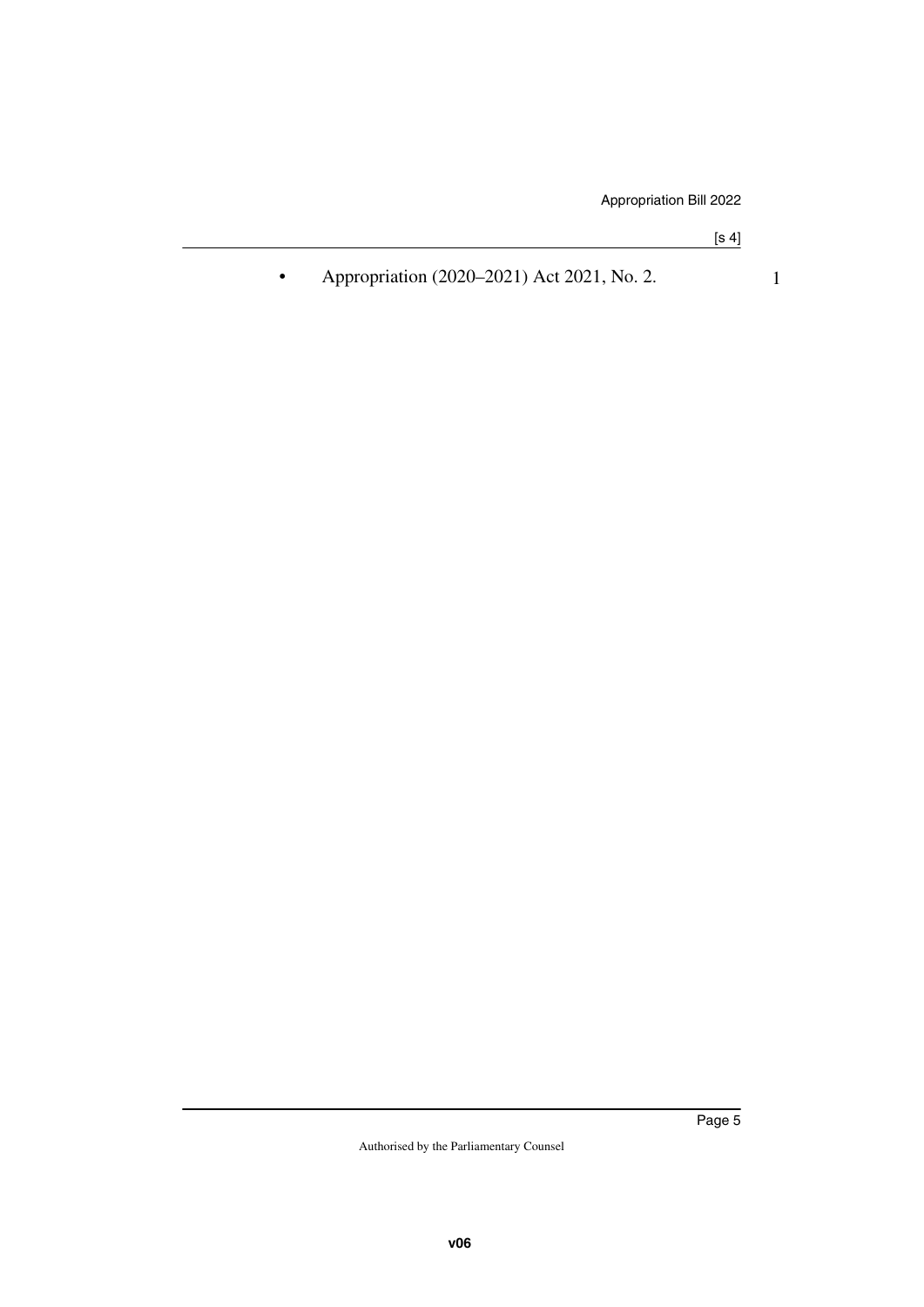### <span id="page-7-1"></span><span id="page-7-0"></span>**Schedule 1 Appropriation summary for 2022–2023**

1 2

#### section 2(1) 3

| <b>Department</b>                                                                                              | <b>Budget</b><br>2021-2022<br>\$'000 | <b>Est. Actual</b><br>2021-2022<br>\$'000 | <b>Vote</b><br>2022-2023<br>\$'000 |
|----------------------------------------------------------------------------------------------------------------|--------------------------------------|-------------------------------------------|------------------------------------|
| Department of Agriculture and<br><b>Fisheries</b>                                                              | 381,148                              | 383,373                                   | 542,190                            |
| Department of Children, Youth<br>Justice and Multicultural Affairs                                             | 1,916,629                            | 2,092,420                                 | 2,371,572                          |
| Department of Communities,<br>Housing and Digital Economy                                                      | 1,642,726                            | 1,424,932                                 | 1,763,190                          |
| Department of Education                                                                                        | 15,836,450                           | 15,671,892                                | 16,907,178                         |
| Department of Employment, Small<br><b>Business and Training</b>                                                | 1,244,539                            | 1,382,763                                 | 1,303,615                          |
| Department of Energy and Public<br>Works                                                                       | 762,775                              | 819,873                                   | 985,247                            |
| Department of Environment and<br>Science                                                                       | 727,083                              | 1,350,298                                 | 597,612                            |
| Department of Justice and<br>Attorney-General                                                                  | 1,130,464                            | 1,134,908                                 | 1,304,448                          |
| Department of the Premier and<br>Cabinet                                                                       | 267,365                              | 226,733                                   | 260,441                            |
| Department of Regional<br>Development, Manufacturing and<br>Water                                              | 355,930                              | 348,115                                   | 313,518                            |
| Department of Resources                                                                                        | 319,872                              | 301,071                                   | 370,836                            |
| Department of Seniors, Disability<br>Services and Aboriginal and Torres<br><b>Strait Islander Partnerships</b> | 2,736,631                            | 2,692,228                                 | 3,132,343                          |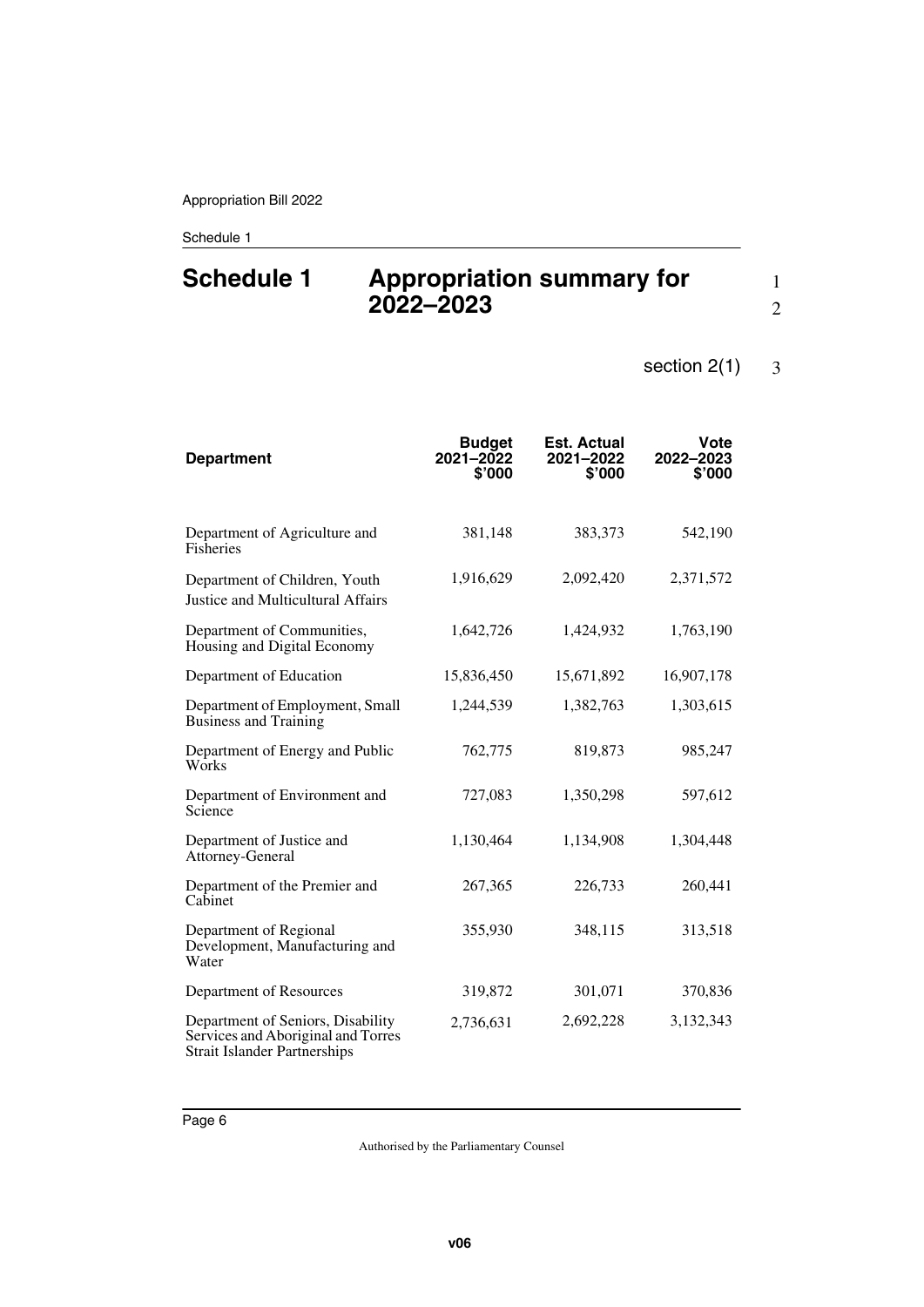| <b>Department</b>                                                                    | <b>Budget</b><br>$2021 - 2022$<br>\$'000 | <b>Est. Actual</b><br>2021-2022<br>\$'000 | <b>Vote</b><br>2022-2023<br>\$'000 |
|--------------------------------------------------------------------------------------|------------------------------------------|-------------------------------------------|------------------------------------|
| Department of State Development,<br>Infrastructure, Local Government<br>and Planning | 1,791,852                                | 2,366,090                                 | 2,507,126                          |
| Department of Tourism,<br>Innovation and Sport                                       | 527,129                                  | 612,351                                   | 618,440                            |
| Department of Transport and Main<br>Roads                                            | 9,956,677                                | 10,285,681                                | 10,542,196                         |
| Electoral Commission of<br>Queensland                                                | 29,510                                   | 22,976                                    | 44,963                             |
| Office of the Governor                                                               | 8,328                                    | 8,404                                     | 11,179                             |
| Office of the Inspector-General of<br><b>Emergency Management</b>                    | 4,309                                    | 4,371                                     | 4,491                              |
| Office of the Ombudsman                                                              | 8,982                                    | 8,400                                     | 9,905                              |
| <b>Public Service Commission</b>                                                     | 13,979                                   | 13,460                                    | 14,828                             |
| Queensland Audit Office                                                              | 7,014                                    | 6.993                                     | 7,301                              |
| <b>Queensland Corrective Services</b>                                                | 1,290,501                                | 1,211,650                                 | 1,524,148                          |
| Queensland Fire and Emergency<br><b>Services</b>                                     | 137,288                                  | 361,603                                   | 153,762                            |
| Queensland Health                                                                    | 13,064,355                               | 12,707,944                                | 14,253,426                         |
| <b>Queensland Police Service</b>                                                     | 2,507,405                                | 2,560,099                                 | 2,678,180                          |
| Queensland Treasury                                                                  | 6,856,473                                | 7,433,096                                 | 7,638,097                          |
| <b>TOTAL</b>                                                                         | 63,525,414                               | 65,431,724                                | 69,860,232                         |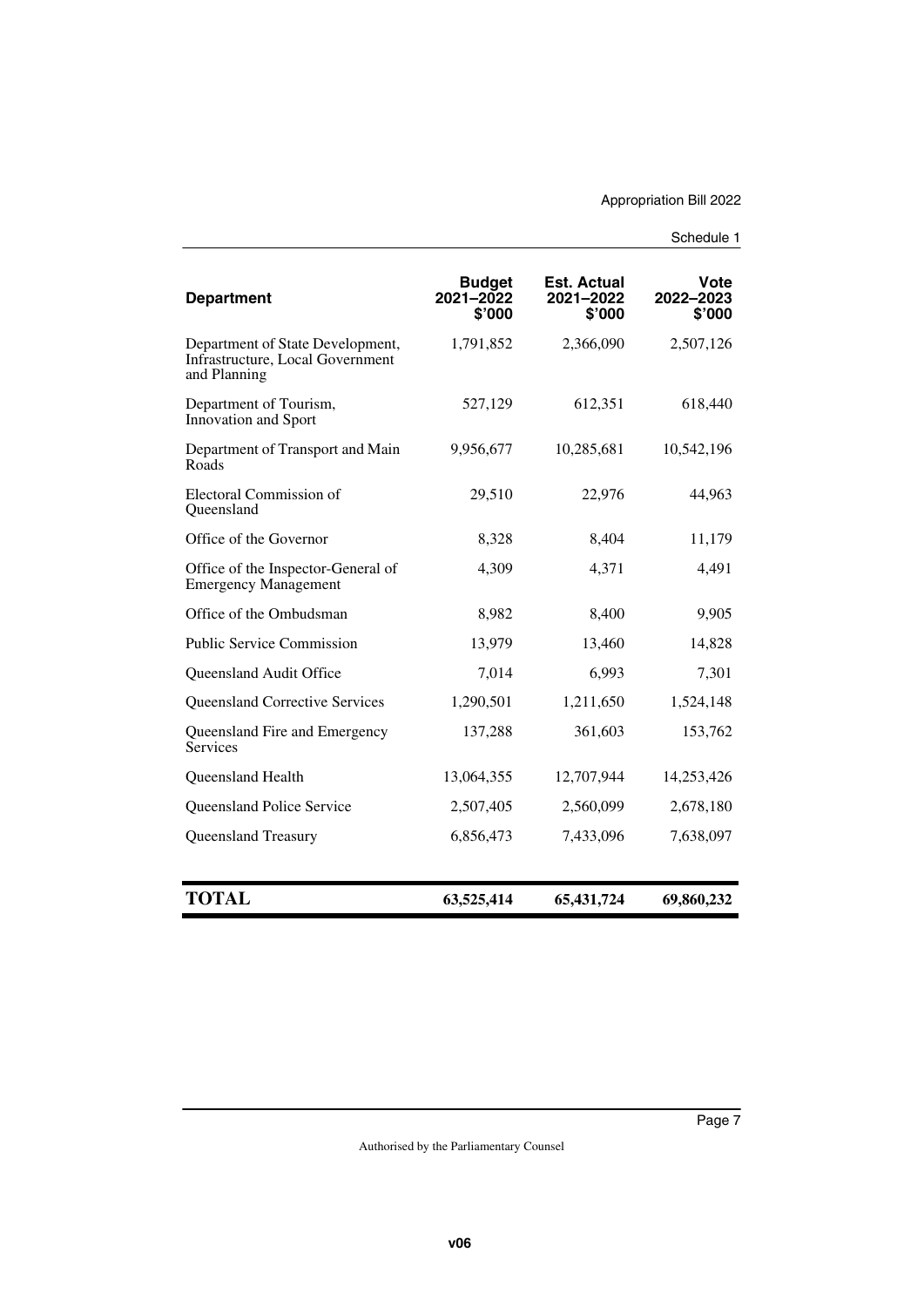### <span id="page-9-1"></span><span id="page-9-0"></span>**Schedule 2 Appropriation for 2022–2023**

#### section 2(2) 2

1

| <b>Department</b>                                                                | <b>Budget</b><br>$2021 - 2022$<br>\$'000 | <b>Est. Actual</b><br>2021-2022<br>\$'000 | Vote<br>2022-2023<br>\$'000 |
|----------------------------------------------------------------------------------|------------------------------------------|-------------------------------------------|-----------------------------|
| Department of Agriculture and<br><b>Fisheries</b>                                |                                          |                                           |                             |
| Controlled items                                                                 |                                          |                                           |                             |
| departmental services                                                            | 323,634                                  | 332,949                                   | 364,843                     |
| equity adjustment                                                                | (818)                                    | (3,150)                                   | (2,064)                     |
| Administered items                                                               | 58,332                                   | 53,574                                    | 179,411                     |
| <b>V</b> ote                                                                     | 381,148                                  | 383,373                                   | 542,190                     |
| <b>Department of Children, Youth</b><br><b>Justice and Multicultural Affairs</b> |                                          |                                           |                             |
| Controlled items                                                                 |                                          |                                           |                             |
| departmental services                                                            | 1,838,805                                | 2,049,555                                 | 2,282,057                   |
| equity adjustment                                                                | (12, 367)                                | (13,020)                                  | 17,055                      |
| Administered items                                                               | 90,191                                   | 55,885                                    | 72,460                      |
| Vote                                                                             | 1,916,629                                | 2,092,420                                 | 2,371,572                   |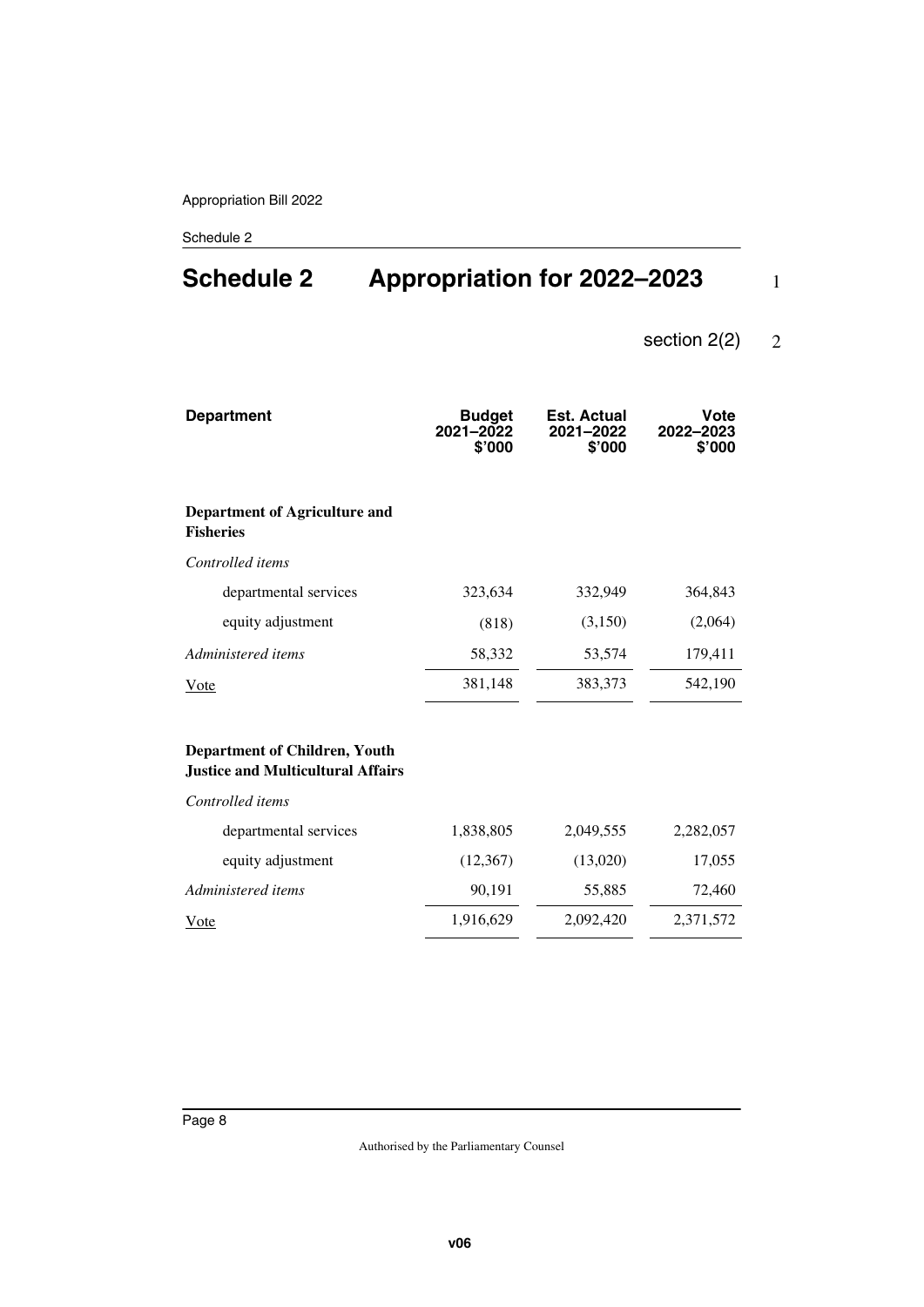| <b>Department</b>                                                       | <b>Budget</b><br>2021-2022<br>\$'000 | <b>Est. Actual</b><br>2021-2022<br>\$'000 | Vote<br>2022-2023<br>\$'000 |
|-------------------------------------------------------------------------|--------------------------------------|-------------------------------------------|-----------------------------|
| <b>Department of Communities,</b><br><b>Housing and Digital Economy</b> |                                      |                                           |                             |
| Controlled items                                                        |                                      |                                           |                             |
| departmental services                                                   | 1,223,496                            | 1,130,554                                 | 1,283,257                   |
| equity adjustment                                                       | 246,731                              | 123,390                                   | 279,044                     |
| Administered items                                                      | 172,499                              | 170,988                                   | 200,889                     |
| Vote                                                                    | 1,642,726                            | 1,424,932                                 | 1,763,190                   |
| <b>Department of Education</b>                                          |                                      |                                           |                             |
| Controlled items                                                        |                                      |                                           |                             |
| departmental services                                                   | 10,365,369                           | 10,324,090                                | 11,131,218                  |
| equity adjustment                                                       | 850,752                              | 495,879                                   | 753,059                     |
| Administered items                                                      | 4,620,329                            | 4,851,923                                 | 5,022,901                   |
| <u>Vote</u>                                                             | 15,836,450                           | 15,671,892                                | 16,907,178                  |
| <b>Department of Employment, Small</b><br><b>Business and Training</b>  |                                      |                                           |                             |
| Controlled items                                                        |                                      |                                           |                             |
| departmental services                                                   | 1,245,822                            | 1,418,410                                 | 1,277,405                   |
| equity adjustment                                                       | (1,283)                              | (35, 647)                                 | 26,210                      |
| Administered items                                                      |                                      |                                           |                             |
| <u>Vote</u>                                                             | 1,244,539                            | 1,382,763                                 | 1,303,615                   |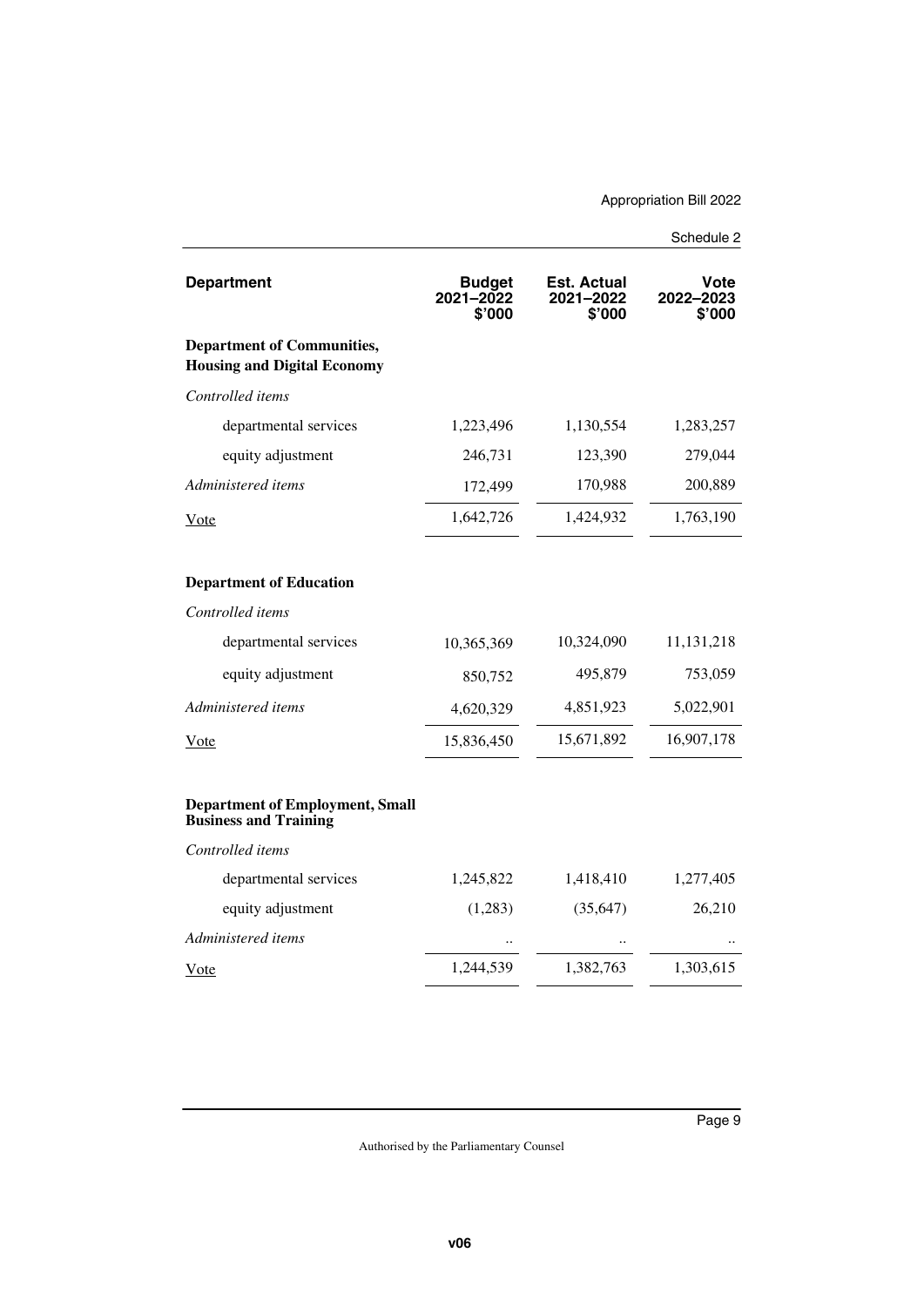| <b>Department</b>                                           | <b>Budget</b><br>2021-2022<br>\$'000 | Est. Actual<br>2021-2022<br>\$'000 | Vote<br>2022–2023<br>\$'000 |
|-------------------------------------------------------------|--------------------------------------|------------------------------------|-----------------------------|
| <b>Department of Energy and Public</b><br>Works             |                                      |                                    |                             |
| Controlled items                                            |                                      |                                    |                             |
| departmental services                                       | 173,321                              | 173,168                            | 205,242                     |
| equity adjustment                                           | 43,260                               | 32,094                             | 111,654                     |
| Administered items                                          | 546,194                              | 614,611                            | 668,351                     |
| Vote                                                        | 762,775                              | 819,873                            | 985,247                     |
| <b>Department of Environment and</b><br>Science             |                                      |                                    |                             |
| Controlled items                                            |                                      |                                    |                             |
| departmental services                                       | 682,105                              | 1,317,020                          | 597,184                     |
| equity adjustment                                           | 44,978                               | 33,278                             | 428                         |
| Administered items                                          |                                      |                                    |                             |
| Vote                                                        | 727,083                              | 1,350,298                          | 597,612                     |
| <b>Department of Justice and</b><br><b>Attorney-General</b> |                                      |                                    |                             |
| Controlled items                                            |                                      |                                    |                             |
| departmental services                                       | 711,479                              | 714,294                            | 829,221                     |
| equity adjustment                                           | (55,323)                             | (56, 786)                          | (51, 355)                   |
| Administered items                                          | 474,308                              | 477,400                            | 526,582                     |
| Vote                                                        | 1,130,464                            | 1,134,908                          | 1,304,448                   |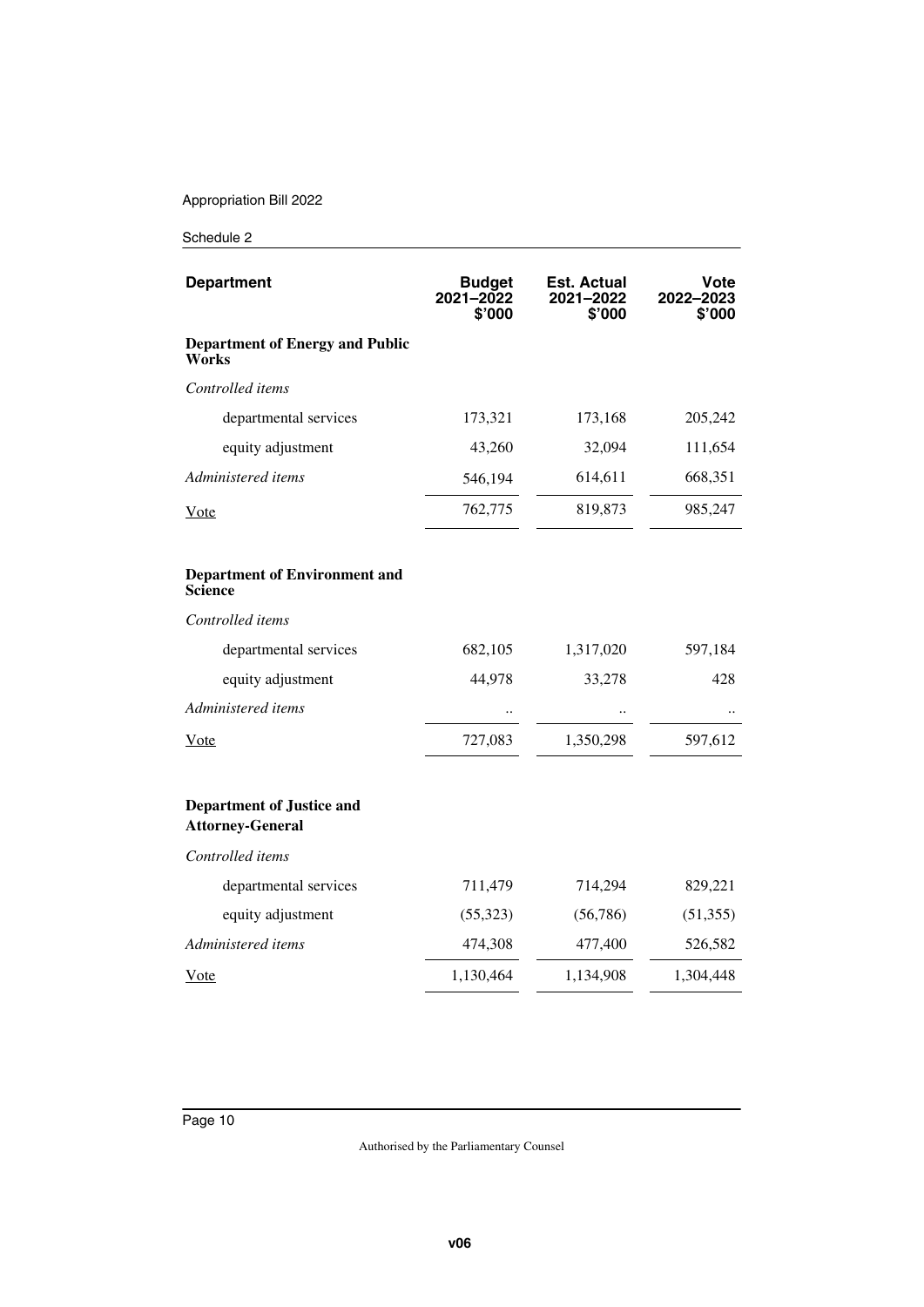| <b>Department</b>                                                        | <b>Budget</b><br>2021-2022<br>\$'000 | Est. Actual<br>2021-2022<br>\$'000 | Vote<br>2022-2023<br>\$'000 |
|--------------------------------------------------------------------------|--------------------------------------|------------------------------------|-----------------------------|
| <b>Department of the Premier and</b><br>Cabinet                          |                                      |                                    |                             |
| Controlled items                                                         |                                      |                                    |                             |
| departmental services                                                    | 99,816                               | 100,354                            | 131,627                     |
| equity adjustment                                                        |                                      |                                    | 1,500                       |
| Administered items                                                       | 167,549                              | 126,379                            | 127,314                     |
| Vote                                                                     | 267,365                              | 226,733                            | 260,441                     |
|                                                                          |                                      |                                    |                             |
| <b>Department of Regional</b><br>Development, Manufacturing and<br>Water |                                      |                                    |                             |
| Controlled items                                                         |                                      |                                    |                             |
| departmental services                                                    | 178,725                              | 172,184                            | 251,061                     |
| equity adjustment                                                        | 140,000                              | 146,910                            | 18,100                      |
| Administered items                                                       | 37,205                               | 29,021                             | 44,357                      |
| Vote                                                                     | 355,930                              | 348,115                            | 313,518                     |
| <b>Department of Resources</b>                                           |                                      |                                    |                             |
| Controlled items                                                         |                                      |                                    |                             |
| departmental services                                                    | 319,767                              | 301,166                            | 365,222                     |
| equity adjustment                                                        | (4,381)                              | (4,381)                            | 1,055                       |
| Administered items                                                       | 4,486                                | 4,286                              | 4,559                       |
| Vote                                                                     | 319,872                              | 301,071                            | 370,836                     |
|                                                                          |                                      |                                    |                             |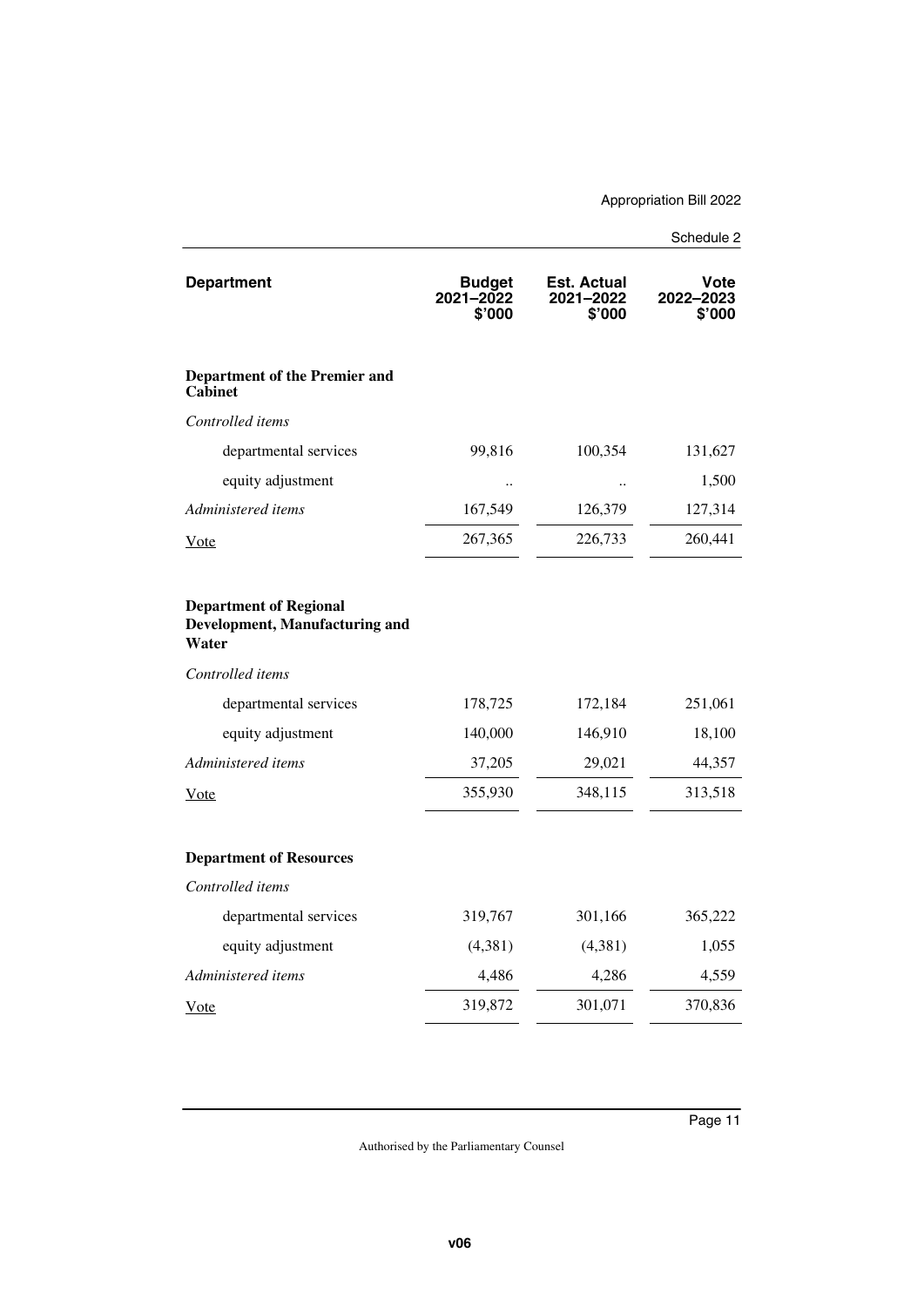| <b>Department</b>                                                                                                            | <b>Budget</b><br>2021-2022<br>\$'000 | Est. Actual<br>2021-2022<br>\$'000 | Vote<br>2022-2023<br>\$'000 |
|------------------------------------------------------------------------------------------------------------------------------|--------------------------------------|------------------------------------|-----------------------------|
| <b>Department of Seniors, Disability</b><br><b>Services and Aboriginal and Torres</b><br><b>Strait Islander Partnerships</b> |                                      |                                    |                             |
| Controlled items                                                                                                             |                                      |                                    |                             |
| departmental services                                                                                                        | 295,216                              | 274,541                            | 308,504                     |
| equity adjustment                                                                                                            | 6,670                                | 2,061                              | 4,200                       |
| Administered items                                                                                                           | 2,434,745                            | 2,415,626                          | 2,819,639                   |
| Vote                                                                                                                         | 2,736,631                            | 2,692,228                          | 3,132,343                   |
| <b>Department of State Development,</b><br><b>Infrastructure, Local Government</b><br>and Planning                           |                                      |                                    |                             |
| Controlled items                                                                                                             |                                      |                                    |                             |
| departmental services                                                                                                        | 727,035                              | 646,685                            | 793,829                     |
| equity adjustment                                                                                                            | (4,295)                              | 139,117                            | 25,618                      |
| Administered items                                                                                                           | 1,069,112                            | 1,580,288                          | 1,687,679                   |
| Vote                                                                                                                         | 1,791,852                            | 2,366,090                          | 2,507,126                   |
| <b>Department of Tourism,</b><br><b>Innovation and Sport</b>                                                                 |                                      |                                    |                             |
| Controlled items                                                                                                             |                                      |                                    |                             |
| departmental services                                                                                                        | 377,073                              | 442,164                            | 408,453                     |
| equity adjustment                                                                                                            | 23,497                               | 11,259                             | 14,463                      |
| Administered items                                                                                                           | 126,559                              | 158,928                            | 195,524                     |
| Vote                                                                                                                         | 527,129                              | 612,351                            | 618,440                     |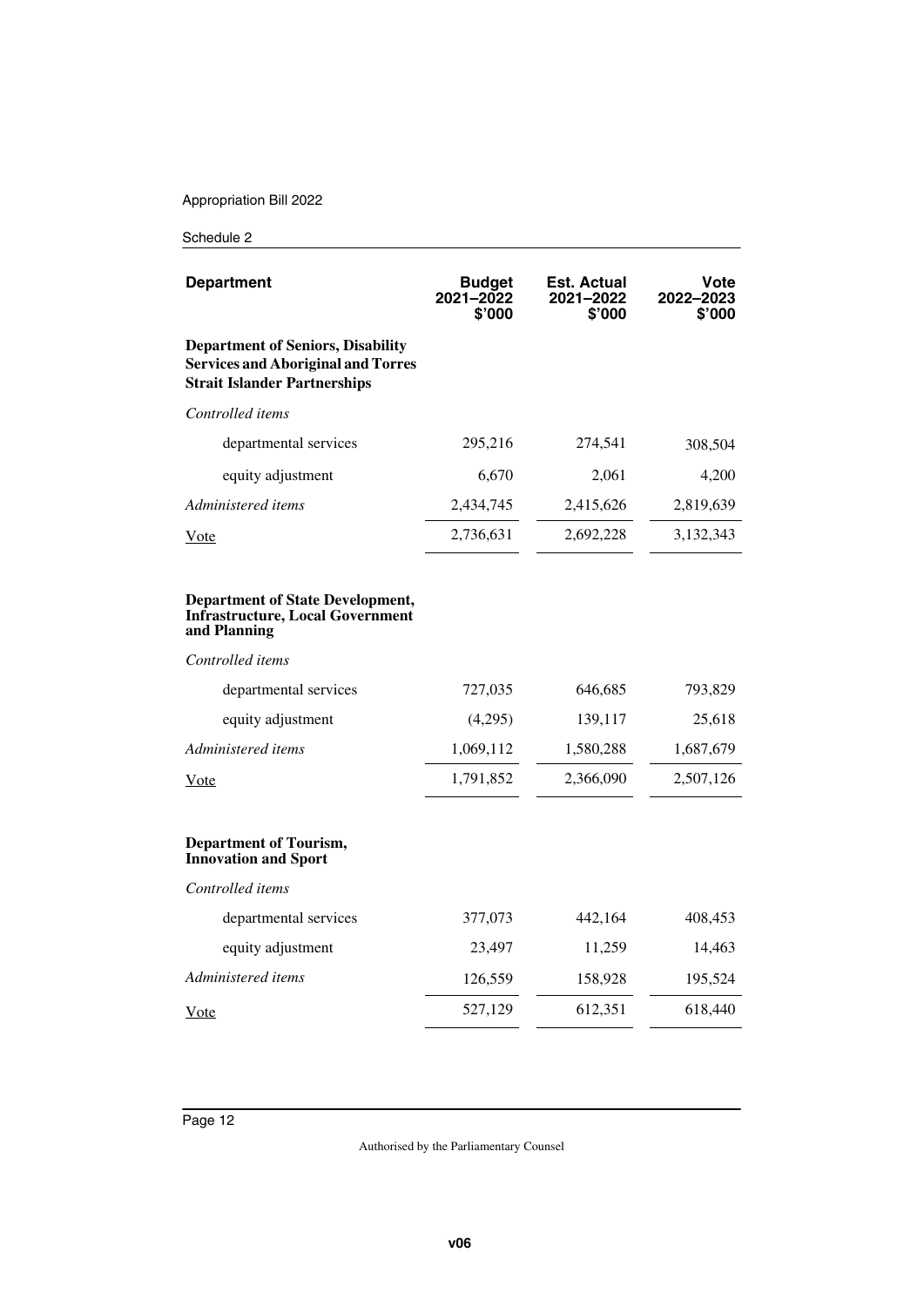| <b>Department</b>                                       | <b>Budget</b><br>$2021 - 2022$<br>\$'000 | <b>Est. Actual</b><br>2021-2022<br>\$'000 | Vote<br>2022-2023<br>\$'000 |
|---------------------------------------------------------|------------------------------------------|-------------------------------------------|-----------------------------|
| <b>Department of Transport and</b><br><b>Main Roads</b> |                                          |                                           |                             |
| Controlled items                                        |                                          |                                           |                             |
| departmental services                                   | 5,947,975                                | 5,944,558                                 | 6,232,769                   |
| equity adjustment                                       | 2,419,324                                | 2,841,289                                 | 3,081,244                   |
| Administered items                                      | 1,589,378                                | 1,499,834                                 | 1,228,183                   |
| Vote                                                    | 9,956,677                                | 10,285,681                                | 10,542,196                  |
| <b>Electoral Commission of</b><br>Queensland            |                                          |                                           |                             |
| Controlled items                                        |                                          |                                           |                             |
| departmental services                                   | 28,895                                   | 22,708                                    | 44,653                      |
| equity adjustment                                       | 615                                      | 268                                       | 310                         |
| Administered items                                      |                                          | $\ddot{\phantom{0}}$                      | $\ddot{\phantom{0}}$        |
| <b>V</b> ote                                            | 29,510                                   | 22,976                                    | 44,963                      |
| <b>Office of the Governor</b>                           |                                          |                                           |                             |
| Controlled items                                        |                                          |                                           |                             |
| departmental services                                   | 8,328                                    | 8,404                                     | 11,179                      |
| equity adjustment                                       |                                          | $\ddot{\phantom{a}}$                      |                             |
| Administered items                                      |                                          |                                           |                             |
| Vote                                                    | 8,328                                    | 8,404                                     | 11,179                      |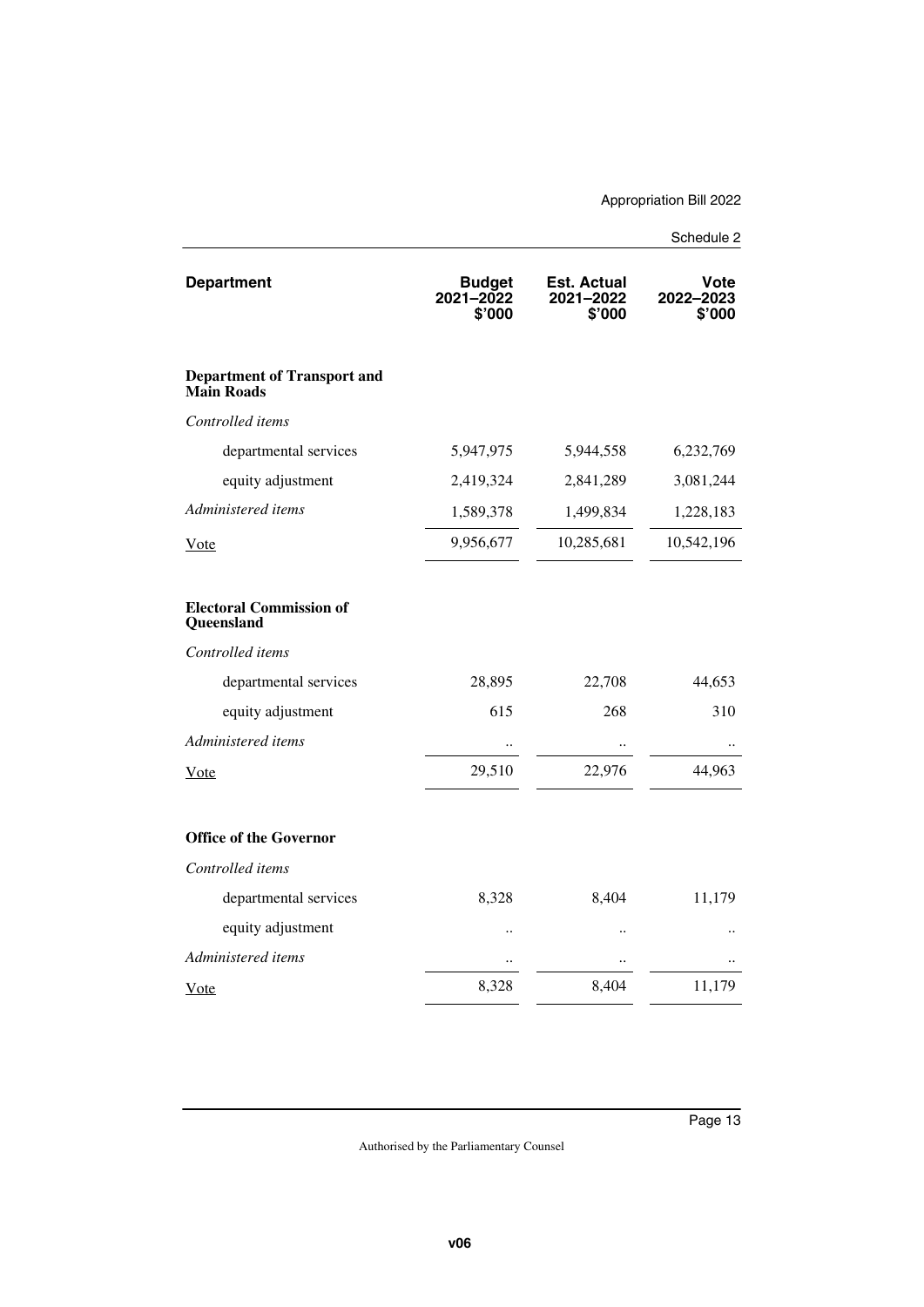| <b>Department</b>                                                 | <b>Budget</b><br>2021-2022<br>\$'000 | Est. Actual<br>2021-2022<br>\$'000 | Vote<br>2022-2023<br>\$'000 |
|-------------------------------------------------------------------|--------------------------------------|------------------------------------|-----------------------------|
| Office of the Inspector-General of<br><b>Emergency Management</b> |                                      |                                    |                             |
| Controlled items                                                  |                                      |                                    |                             |
| departmental services                                             | 4,309                                | 4,371                              | 4,491                       |
| equity adjustment                                                 |                                      |                                    |                             |
| Administered items                                                |                                      |                                    |                             |
| Vote                                                              | 4,309                                | 4,371                              | 4,491                       |
| <b>Office of the Ombudsman</b>                                    |                                      |                                    |                             |
| Controlled items                                                  |                                      |                                    |                             |
| departmental services                                             | 8,982                                | 8,400                              | 9,905                       |
| equity adjustment                                                 |                                      |                                    |                             |
| Administered items                                                |                                      |                                    |                             |
| Vote                                                              | 8,982                                | 8,400                              | 9,905                       |
|                                                                   |                                      |                                    |                             |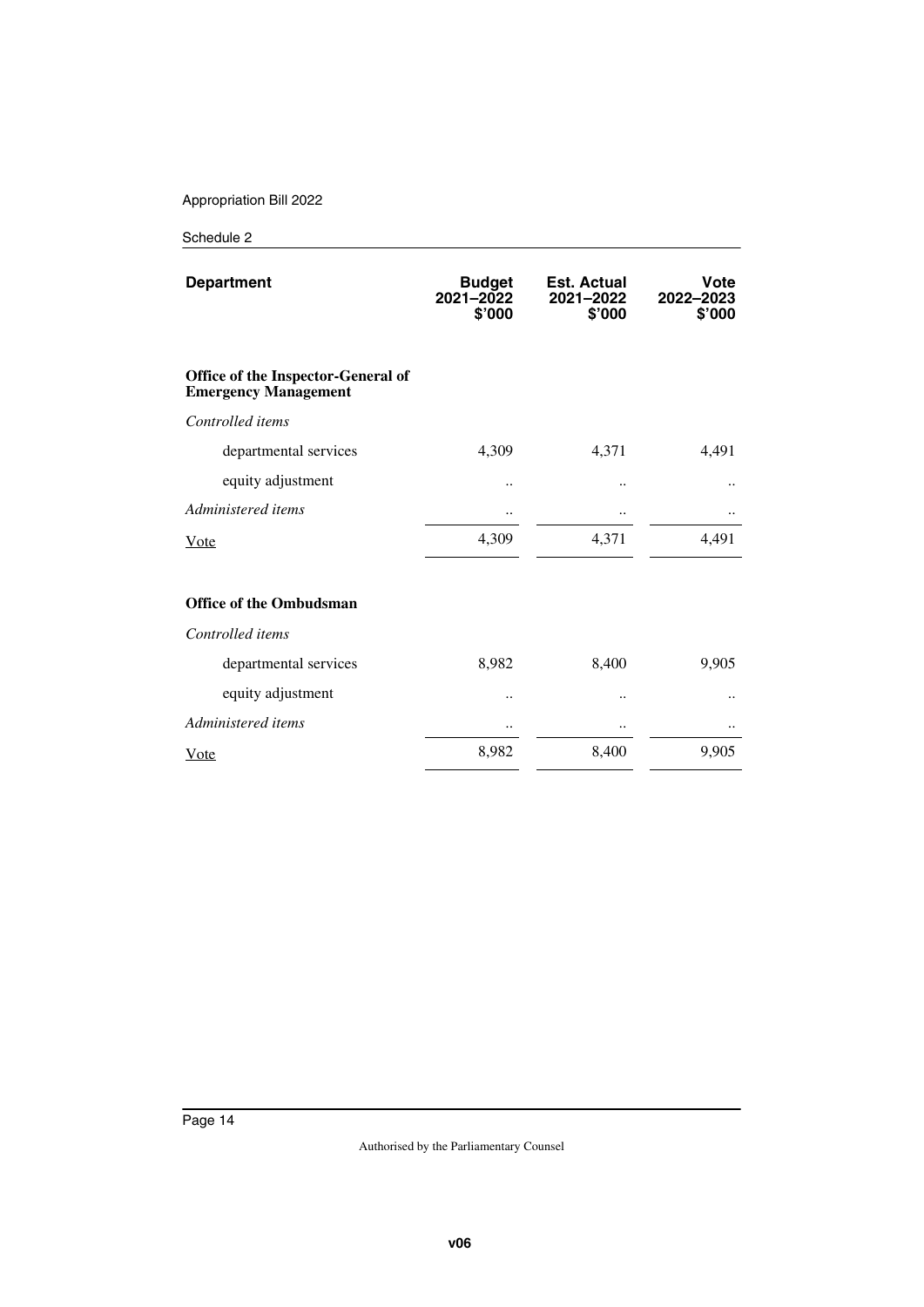| <b>Department</b>                     | <b>Budget</b><br>2021-2022<br>\$'000 | Est. Actual<br>2021-2022<br>S'000 | Vote<br>2022-2023<br>\$'000 |
|---------------------------------------|--------------------------------------|-----------------------------------|-----------------------------|
| <b>Public Service Commission</b>      |                                      |                                   |                             |
| Controlled items                      |                                      |                                   |                             |
| departmental services                 | 13,979                               | 13,460                            | 14,828                      |
| equity adjustment                     |                                      |                                   |                             |
| Administered items                    |                                      |                                   |                             |
| <u>Vote</u>                           | 13,979                               | 13,460                            | 14,828                      |
|                                       |                                      |                                   |                             |
| <b>Queensland Audit Office</b>        |                                      |                                   |                             |
| Controlled items                      |                                      |                                   |                             |
| departmental services                 | 7,014                                | 6,993                             | 7,301                       |
| equity adjustment                     |                                      |                                   |                             |
| Administered items                    |                                      |                                   |                             |
| Vote                                  | 7,014                                | 6,993                             | 7,301                       |
|                                       |                                      |                                   |                             |
| <b>Queensland Corrective Services</b> |                                      |                                   |                             |
| Controlled items                      |                                      |                                   |                             |
| departmental services                 | 1,066,466                            | 1,138,504                         | 1,150,997                   |
| equity adjustment                     | 224,035                              | 73,146                            | 373,151                     |
| Administered items                    |                                      |                                   |                             |
| Vote                                  | 1,290,501                            | 1,211,650                         | 1,524,148                   |
|                                       |                                      |                                   |                             |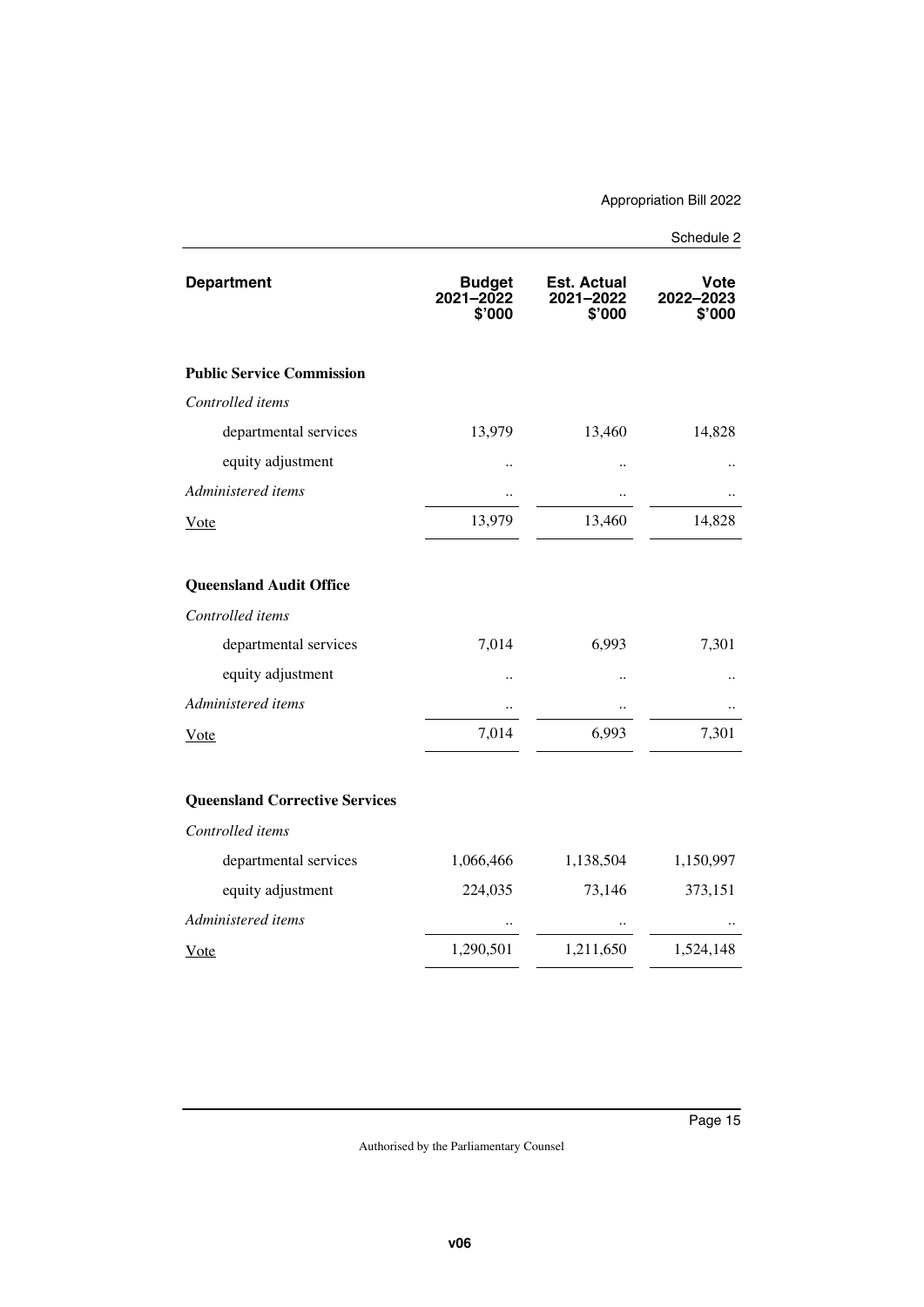| <b>Department</b>                                       | <b>Budget</b><br>2021-2022<br>\$'000 | <b>Est. Actual</b><br>2021-2022<br>\$'000 | Vote<br>2022-2023<br>\$'000 |
|---------------------------------------------------------|--------------------------------------|-------------------------------------------|-----------------------------|
| <b>Queensland Fire and Emergency</b><br><b>Services</b> |                                      |                                           |                             |
| Controlled items                                        |                                      |                                           |                             |
| departmental services                                   | 135,298                              | 356,209                                   | 150,466                     |
| equity adjustment                                       | 1,990                                | 5,394                                     | 3,296                       |
| Administered items                                      |                                      |                                           |                             |
| Vote                                                    | 137,288                              | 361,603                                   | 153,762                     |
| <b>Queensland Health</b>                                |                                      |                                           |                             |
| Controlled items                                        |                                      |                                           |                             |
| departmental services                                   | 12,714,683                           | 12,508,755                                | 13,831,521                  |
| equity adjustment                                       | 272,460                              | 127,808                                   | 350,776                     |
| Administered items                                      | 77,212                               | 71,381                                    | 71,129                      |
| <u>Vote</u>                                             | 13,064,355                           | 12,707,944                                | 14,253,426                  |
| <b>Queensland Police Service</b>                        |                                      |                                           |                             |
| Controlled items                                        |                                      |                                           |                             |
| departmental services                                   | 2,496,168                            | 2,554,460                                 | 2,659,113                   |
| equity adjustment                                       | 11,237                               | 5,639                                     | 19,067                      |
| Administered items                                      |                                      |                                           |                             |
| <u>Vote</u>                                             | 2,507,405                            | 2,560,099                                 | 2,678,180                   |